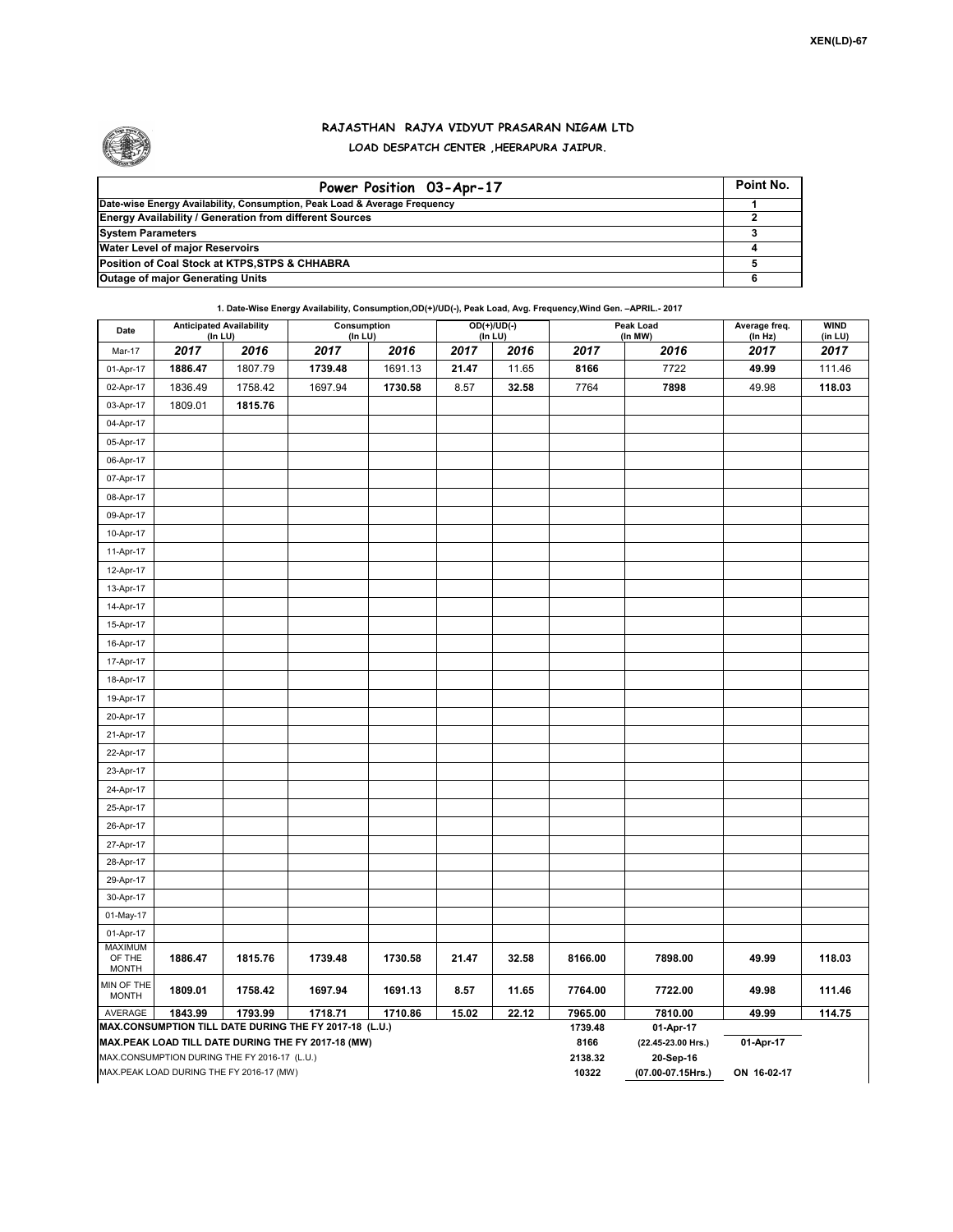## **2.Anticipated Availability/Generation From Different Sources**

| $(Tn \mid \mathbf{I})$ |
|------------------------|

|              | (In LU)                                                                            |                                                  |                                  |                              |                                                  |                                  |                              |                                                  |                                  |                              |
|--------------|------------------------------------------------------------------------------------|--------------------------------------------------|----------------------------------|------------------------------|--------------------------------------------------|----------------------------------|------------------------------|--------------------------------------------------|----------------------------------|------------------------------|
| S.No.        | Sources Available to Rajasthan / Installed<br>Capacity as on 30.09.2016<br>(In MW) | Prior<br>assessment<br>of Avail. For<br>next Day | Prior<br>assessment of<br>Avail. | Actual<br>Energy<br>Received | Prior<br>assessment<br>of Avail. For<br>next Day | Prior<br>assessment<br>of Avail. | Actual<br>Energy<br>Received | Prior<br>assessment<br>of Avail. For<br>next Day | Prior<br>assessment<br>of Avail. | Actual<br>Energy<br>Received |
|              |                                                                                    |                                                  | 31-Mar-17                        |                              |                                                  | 1-Apr-17                         |                              |                                                  | 2-Apr-17                         |                              |
| $\mathbf{1}$ | KTPS (1240/1240)                                                                   | 130.00                                           | 130.00                           | 111.23                       | 88.00                                            | 130.00                           | 94.31                        | 88.00                                            | 88.00                            | 75.21                        |
| 2            | STPS (1500/1500)                                                                   | 44.00                                            | 55.00                            | 44.54                        | 55.00                                            | 44.00                            | 35.58                        | 55.00                                            | 55.00                            | 44.45                        |
| 3            | DHOLPUR GAS CCPP (330/330)                                                         | 0.00                                             | 0.00                             | 0.00                         | 0.00                                             | 0.00                             | 0.00                         | 0.00                                             | 0.00                             | 0.00                         |
| 4            | RAMGARH (273.5/273.5)                                                              | 46.00                                            | 44.00                            | 44.88                        | 46.00                                            | 46.00                            | 44.56                        | 39.00                                            | 46.00                            | 44.23                        |
| 5            | RAPP-A(200/200)                                                                    | 38.00                                            | 38.00                            | 42.77                        | 38.00                                            | 38.00                            | 42.47                        | 38.00                                            | 38.00                            | 42.74                        |
| 6            | MAHI (140/140)                                                                     | 0.00                                             | 0.00                             | 6.29                         | 0.00                                             | 0.00                             | 6.72                         | 0.00                                             | 0.00                             | 6.45                         |
| 7            | CHAMBAL (RPS+JS) (135.5/271)                                                       | 0.00                                             | 0.00                             | 2.12                         | 0.00                                             | 0.00                             | 0.00                         | 0.00                                             | 0.00                             | 0.00                         |
| 8<br>9       | GIRAL LIGNITE (250/250)<br>CHHABRA TPS 1000/1000)                                  | 0.00<br>218.00                                   | 0.00<br>162.00                   | 0.00<br>174.20               | 0.00<br>218.00                                   | 0.00<br>218.00                   | 0.00<br>231.98               | 0.00<br>218.00                                   | 0.00<br>218.00                   | 0.00<br>249.81               |
| 10           | ADANI (TPS) + KALISINDH (TPS)<br>(1200+1200/1320+1200)                             | 424.00                                           | 424.00                           | 368.89                       | 424.00                                           | 424.00                           | 359.82                       | 424.00                                           | 424.00                           | 370.01                       |
| 11           | WIND FARM (3980.40/4119.15)                                                        | 130.00                                           | 160.00                           | 196.12                       | 120.00                                           | 130.00                           | 111.46                       | 250.00                                           | 120.00                           | 118.03                       |
| 12           | SOLAR POWER(737.70/1295.70)                                                        | 0.00                                             | 0.00                             | 0.00                         | 0.00                                             | 0.00                             | 5.14                         | 0.00                                             | 0.00                             | 0.00                         |
| 13           | CAPTIVE POWER PLANTS                                                               | 0.00                                             | 0.00                             | 0.00                         | 0.00                                             | 0.00                             | 0.00                         | 0.00                                             | 0.00                             | 0.00                         |
| 14           | REGIONAL (INTRA STATE) O.A. (VLTPS)                                                | 0.00                                             | 0.00                             | 0.00                         | 0.00                                             | 0.00                             | 0.00                         | 0.00                                             | 0.00                             | 0.00                         |
| 15           | OPEN ACCESS                                                                        | $-59.40$                                         | $-51.53$                         | $-51.53$                     | $-65.00$                                         | $-59.40$                         | $-59.40$                     | $-62.32$                                         | $-65.00$                         | $-65.00$                     |
| 16           | BIOMASS - (101.95/119.25)                                                          | 8.00                                             | 6.00                             | 7.69                         | 4.00                                             | 8.00                             | 4.47                         | 5.00                                             | 4.00                             | 4.57                         |
| 17           | BARSINGHSAR LTPS(250/250)                                                          | 45.00                                            | 50.00                            | 49.74                        | 51.00                                            | 45.00                            | 45.96                        | 24.00                                            | 51.00                            | 38.26                        |
| 18           | RAJWEST (1080/1080)                                                                | 198.00                                           | 198.00                           | 148.79                       | 198.00                                           | 198.00                           | 144.13                       | 198.00                                           | 198.00                           | 129.15                       |
|              | <b>TOTAL (A): 1-18</b>                                                             | 1221.60                                          | 1215.47                          | 1145.73                      | 1177.00                                          | 1221.60                          | 1067.20                      | 1276.68                                          | 1177.00                          | 1057.91                      |
| 19           | <b>BBMB COMPLEX</b>                                                                |                                                  |                                  |                              |                                                  |                                  |                              |                                                  |                                  |                              |
|              | a) BHAKRA(230.79/1516.3)<br>b) DEHAR (198/990)                                     | 14.92<br>16.20                                   | 15.13<br>15.52                   | 14.87<br>15.95               | 14.28<br>15.16                                   | 14.92<br>16.20                   | 14.57<br>15.14               | 14.78<br>14.48                                   | 14.28<br>15.16                   | 14.04<br>15.04               |
|              | c) PONG (231.66/396)                                                               | 1.89                                             | 1.89                             | 1.89                         | 1.91                                             | 1.89                             | 1.89                         | 4.29                                             | 1.91                             | 3.90                         |
|              | TOTAL: a TO c                                                                      | 33.01                                            | 32.54                            | 32.70                        | 31.35                                            | 33.01                            | 31.60                        | 33.55                                            | 31.35                            | 32.98                        |
| 20           | CENTRAL STATIONS                                                                   |                                                  |                                  |                              |                                                  |                                  |                              |                                                  |                                  |                              |
|              | d) SINGRAULI (300/2000)                                                            | 79.24                                            | 78.28                            | 78.00                        | 78.60                                            | 79.24                            | 79.24                        | 78.74                                            | 78.60                            | 78.60                        |
|              | (310.24/3000)<br>e) RIHAND                                                         | 81.42                                            | 104.32                           | 98.19                        | 86.97                                            | 81.42                            | 78.34                        | 76.61                                            | 86.97                            | 86.26                        |
|              | f) UNCHAHAR-I(20/420)                                                              | 2.29                                             | 0.00                             | 1.09                         | 3.74                                             | 2.29                             | 2.20                         | 2.54                                             | 3.74                             | 3.28                         |
|              | g) UNCHAHAR-II& III(61/630)                                                        | 6.86                                             | 2.99                             | 4.21                         | 10.99                                            | 6.86                             | 6.43                         | 11.07                                            | 10.99                            | 11.52                        |
|              | h) INDIRA GANDHI STPS(JHAJHAR) 0.00/1500)                                          | 0.46                                             | 0.00                             | 0.01                         | 0.21                                             | 0.46                             | 0.12                         | 0.55                                             | 0.21                             | 0.25                         |
|              | i) NCTPS DADRI St-II (43.22/980) + DADRI-TH                                        | 0.30                                             | 0.13                             | 0.59                         | 1.51                                             | 0.30                             | 0.23                         | 1.44                                             | 1.51                             | 1.35                         |
|              | j) DADRI GAS (77/830)<br>(83.07/419)                                               | 7.98<br>0.00                                     | 7.59<br>0.00                     | 4.23<br>0.00                 | 8.65<br>0.00                                     | 7.98<br>0.00                     | 6.28<br>0.00                 | 6.85<br>0.00                                     | 8.65<br>0.00                     | 6.67<br>0.00                 |
|              | k) ANTA<br>I) AURAIYA<br>(61.03/663)                                               | 0.00                                             | 0.00                             | 0.00                         | 0.00                                             | 0.00                             | 0.00                         | 0.00                                             | 0.00                             | 0.00                         |
|              | (44/440)<br>m) NAPP                                                                | 11.33                                            | 11.33                            | 11.33                        | 11.33                                            | 11.33                            | 11.33                        | 11.30                                            | 11.33                            | 11.33                        |
|              | n) RAPP-B<br>(125/440)                                                             | 31.35                                            | 31.18                            | 31.18                        | 31.26                                            | 31.35                            | 31.35                        | 31.44                                            | 31.26                            | 31.26                        |
|              | o) RAPP-C<br>(88/440)                                                              | 11.11                                            | 11.11                            | 11.11                        | 11.11                                            | 11.11                            | 11.11                        | 11.11                                            | 11.11                            | 11.11                        |
|              | p) SALAL<br>(20.36/690)                                                            | 2.77                                             | 3.39                             | 2.87                         | 2.69                                             | 2.77                             | 2.87                         | 2.69                                             | 2.69                             | 2.70                         |
|              | q) URI<br>(70.37/720)                                                              | 16.68                                            | 16.44                            | 16.44                        | 16.71                                            | 16.68                            | 16.68                        | 16.71                                            | 16.71                            | 16.71                        |
|              | r) TANAKPUR (10.86/94)                                                             | 0.27                                             | 0.21                             | 0.21                         | 0.33                                             | 0.27                             | 0.33                         | 0.42                                             | 0.33                             | 0.24                         |
|              | s) CHAMERA - (105.84/540)                                                          | 13.72                                            | 9.80                             | 12.74                        | 17.64                                            | 13.72                            | 16.66                        | 13.72                                            | 17.64                            | 14.70                        |
|              | t) CHAMERA-II (29.01/300)                                                          | 3.75                                             | 3.93                             | 4.88                         | 4.45                                             | 3.75                             | 4.57                         | 3.54                                             | 4.45                             | 4.06                         |
|              | u) CHAMERA-III (25.21/231)                                                         | 0.00                                             | 0.00                             | 0.00                         | 0.00                                             | 0.00                             | 0.00                         | 0.00                                             | 0.00                             | 0.00                         |
|              | v) DHAULIGANGA (27/280)                                                            | 2.14                                             | 2.14                             | 2.26                         | 2.14                                             | 2.14                             | 2.18                         | 2.18                                             | 2.14                             | 1.98                         |
|              | w) DULHASTI (42.42/390)<br>x) SEWA (13/120)                                        | 5.20<br>3.85                                     | 6.49<br>3.85                     | 6.88<br>3.85                 | 7.15<br>3.85                                     | 5.20<br>3.85                     | 5.20<br>3.85                 | 6.10<br>3.85                                     | 7.15<br>3.85                     | 7.15<br>3.85                 |
|              | y) NJPC (112.00/1500)+RAMPUR(31.808/412.02)                                        | 12.73                                            | 10.23                            | 12.93                        | 14.50                                            | 12.73                            | 13.15                        | 11.27                                            | 14.50                            | 12.62                        |
|              | z) TEHRI (75/1000)                                                                 | 4.89                                             | 6.05                             | 6.05                         | 4.89                                             | 4.89                             | 4.89                         | 4.45                                             | 4.89                             | 4.89                         |
|              | aa) KOTESHWR (33.44/400) + PARBATI3 (56.73/520)                                    | 3.51                                             | 5.85                             | 10.05                        | 3.51                                             | 3.51                             | 7.05                         | 4.68                                             | 3.51                             | 8.14                         |
|              | ab) TALA                                                                           | 0.78                                             | 0.65                             | 0.65                         | 0.78                                             | 0.78                             | 0.78                         | 1.76                                             | 0.78                             | 0.78                         |
|              | ac) MUNDRA UMPP (380/4000)                                                         | 90.48                                            | 90.48                            | 90.48                        | 84.00                                            | 90.48                            | 90.48                        | 84.72                                            | 84.00                            | 84.00                        |
| ad)          | SASAN (372/3960)                                                                   | 75.63                                            | 80.55                            | 77.85                        | 87.48                                            | 75.63                            | 75.63                        | 58.82                                            | 87.48                            | 82.00                        |
| ae)          | FRKKA+KHLGN+TLCHR (70.18/3940)                                                     | 21.39                                            | 21.39                            | 8.42                         | 20.93                                            | 21.39                            | 6.36                         | 18.37                                            | 20.93                            | 5.51                         |
|              | af) URS POWER(DADRI TH-I)                                                          | 0.00                                             | 0.00                             | 0.00                         | 0.00                                             | 0.00                             | 0.00                         | 0.00                                             | 0.00                             | 0.00                         |
|              | TOTAL SCHEDULE(a TO af)                                                            | 523.13                                           | 540.93                           | 529.22                       | 546.79                                           | 523.13                           | 508.93                       | 498.48                                           | 546.79                           | 523.94                       |
|              | LOSSES                                                                             | $-23.86$                                         | $-20.83$                         | $-24.07$                     | $-24.49$                                         | $-23.86$                         | $-23.02$                     | $-23.05$                                         | $-24.49$                         | $-23.80$                     |
| 21           | <b>NET SCHEDULED</b><br>BILATERAL (REG.) EXCL. BANKING                             | 499.28<br>5.57                                   | 520.10<br>5.03                   | 505.15<br>5.75               | 522.30<br>5.90                                   | 499.28<br>5.57                   | 485.91<br>6.08               | 475.43<br>5.28                                   | 522.30<br>5.90                   | 500.14<br>5.90               |
| 22           | <b>BANKING</b>                                                                     | 0.00                                             | 0.00                             | 0.00                         | 0.00                                             | 0.00                             | 0.00                         | 0.00                                             | 0.00                             | 0.00                         |
| 23           | BILATERAL(INTER-REG.). EXCLUDING (ISOA &<br><b>BANKING)</b>                        | 114.14                                           | 52.49                            | 66.01                        | 113.28                                           | 106.42                           | 112.95                       | 83.37                                            | 106.40                           | 107.40                       |
| 24           | INTER STATE OPEN ACCESS (BILATERAL+IEX)                                            | 59.40                                            | 51.53                            | 51.53                        | 65.00                                            | 59.40                            | 59.40                        | 62.32                                            | 65.00                            | 65.00                        |
| 25           | <b>INDIAN ENERGY EXCHANGE</b>                                                      | $-13.52$                                         | $-2.51$                          | $-2.51$                      | $-46.99$                                         | $-13.52$                         | $-13.52$                     | $-94.07$                                         | $-46.99$                         | $-46.99$                     |
|              | <b>TOTAL(B): (19 TO 25)</b>                                                        | 664.87                                           | 641.54                           | 625.92                       | 659.49                                           | 664.87                           | 650.81                       | 532.33                                           | 659.49                           | 631.46                       |
|              | TOTAL GENERATION (A +B): 1 TO 25                                                   |                                                  |                                  | 1771.65                      |                                                  |                                  | 1718.01                      |                                                  |                                  | 1689.37                      |
|              | OVER DRAWAL (+)/UNDER DRAWAL (-)                                                   |                                                  |                                  | 14.24                        |                                                  |                                  | 21.47                        |                                                  |                                  | 8.57                         |
|              | <b>GRAND TOTAL</b>                                                                 | 1886.47                                          | 1857.01                          | 1785.89                      | 1836.49                                          | 1886.47                          | 1739.48                      | 1809.01                                          | 1836.49                          | 1697.94                      |
|              | LAST YEAR                                                                          | 1807.79                                          | 1721.58                          | 1680.39                      | 1758.42                                          | 1807.79                          | 1691.13                      | 1815.76                                          | 1758.42                          | 1730.58                      |